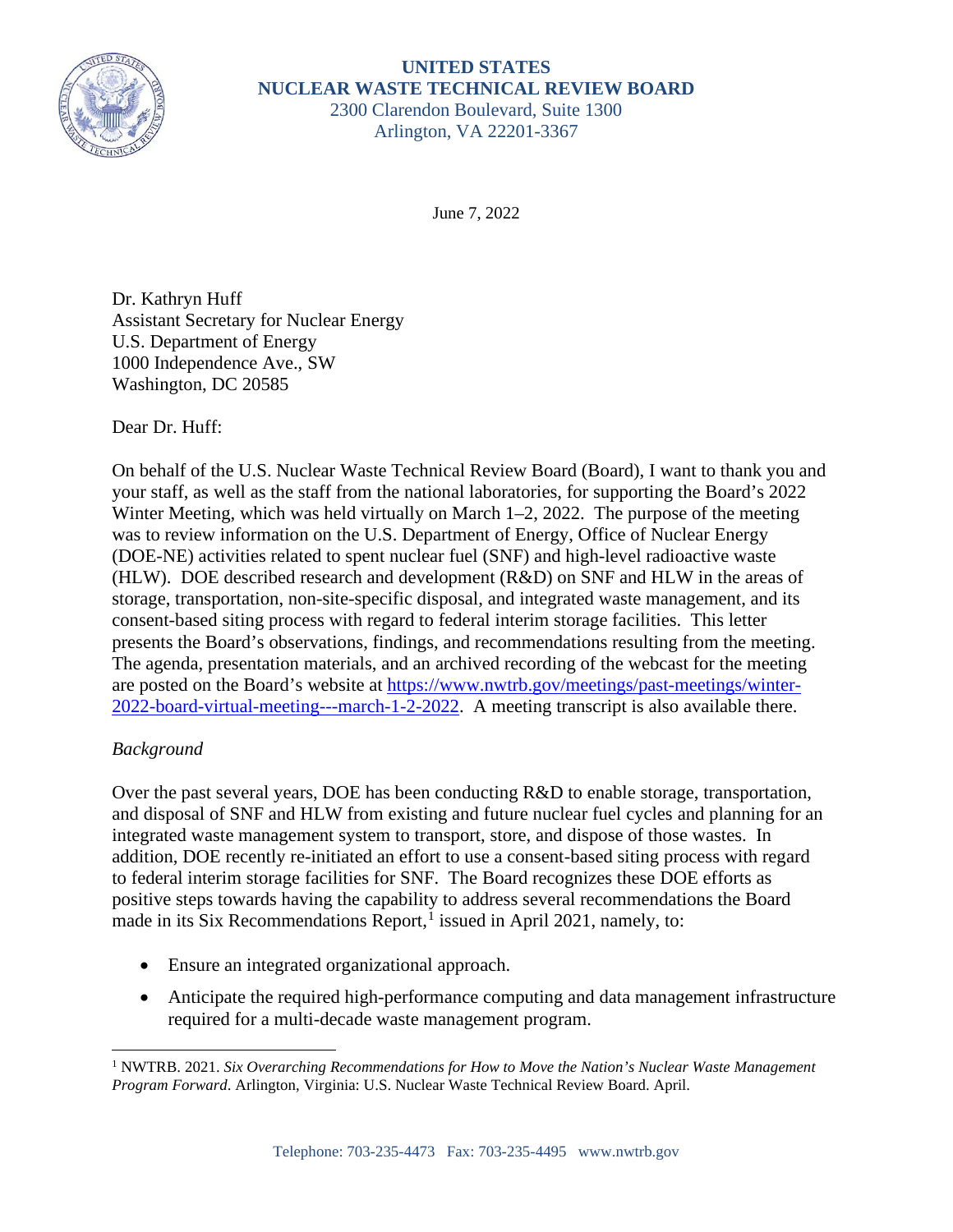- Facilitate application of iterative and adaptive approaches to development of a geologic repository.
- Embrace openness, transparency, and engagement.

The Board's meeting examined DOE's R&D activities related to storage, transportation, and disposal of dual-purpose (storage and transportation) canisters (DPCs). DOE presentations in previous Board meetings have touched upon some aspects of these efforts and the Board has commented on those in Board reports or letters to  $DOE^{2,3,4}$  $DOE^{2,3,4}$  $DOE^{2,3,4}$  $DOE^{2,3,4}$  $DOE^{2,3,4}$  $DOE^{2,3,4}$  At the meeting, DOE also updated the Board on some of its integrated waste management system R&D activities and its consentbased siting process. The Board has commented on some aspects of DOE's earlier efforts in these areas in Board reports or letters to DOE.<sup>[5](#page-1-3),[6,](#page-1-4)[7](#page-1-5)</sup>

At the meeting, the Board received an update from Timothy Gunter (DOE-NE) and from a national laboratory researcher on DOE's DPC direct disposal R&D activities. Then national laboratory researchers gave two presentations, one on a repository-scale performance assessment<sup>[8](#page-1-6)</sup> that takes account of post-closure criticality and another on cladding degradation model development. Ned Larson (DOE-NE) provided a summary and status of storage and transportation R&D, including efforts related to DPCs. National laboratory researchers described canister surface environment investigations and the potential for corrosion of commercial SNF storage canisters and aerosol transmission through stress corrosion crack-like geometries.

The Board then heard several presentations on DOE's integrated waste management system R&D activities. A national laboratory staff member and a representative from a contractor at the Hanford, Washington, site described the Hanford Lead Canister (HLC) project, which is jointly supported by DOE-NE and the DOE Office of Environmental Management (DOE-EM). A national laboratory staff member brought the Board up to date on the Next Generation System Analysis Model (NGSAM) and described updated NGSAM requirements and

<span id="page-1-0"></span><sup>&</sup>lt;sup>2</sup> Bahr, J.M. 2021. Board letter to Dr. Rita Baranwal with comments from July 2020 Board meeting (January 11, 2021). [https://www.nwtrb.gov/docs/default-source/correspondence/jmb026.pdf?sfvrsn=8.](https://www.nwtrb.gov/docs/default-source/correspondence/jmb026.pdf?sfvrsn=8) (Accessed June 2, 2022)

<span id="page-1-1"></span><sup>3</sup> NWTRB. 2019. *Preparing for Nuclear Waste Transportation–Technical Issues that Need to be Addressed in Preparing for a Nationwide Effort to Transport Spent Nuclear Fuel and High-Level Radioactive Waste*. Arlington, Virginia: U.S. Nuclear Waste Technical Review Board. September.

<span id="page-1-2"></span><sup>4</sup> Ewing, R. 2015. Board letter to Mr. John Kotek with comments from June 2015 Board meeting (August 31, 2015). [https://www.nwtrb.gov/docs/default-source/correspondence/rce083115.pdf?sfvrsn=12.](https://www.nwtrb.gov/docs/default-source/correspondence/rce083115.pdf?sfvrsn=12) (Accessed June 2, 2022)

<span id="page-1-3"></span><sup>5</sup> Ewing, R. 2015. Board letter to Mr. John Kotek with comments from June 2015 Board meeting (August 31, 2015). [https://www.nwtrb.gov/docs/default-source/correspondence/rce083115.pdf?sfvrsn=12.](https://www.nwtrb.gov/docs/default-source/correspondence/rce083115.pdf?sfvrsn=12) (Accessed June 2, 2022)

<span id="page-1-4"></span><sup>6</sup> NWTRB. 2019. *Preparing for Nuclear Waste Transportation–Technical Issues that Need to be Addressed in Preparing for a Nationwide Effort to Transport Spent Nuclear Fuel and High-Level Radioactive Waste*. Arlington, Virginia: U.S. Nuclear Waste Technical Review Board. September.

<span id="page-1-5"></span><sup>7</sup> Bahr, J.M. 2022. Board letter to Dr. Kathryn Huff with comments from November 2021 Board meeting (January 7, 2022). [https://www.nwtrb.gov/docs/default-source/correspondence/jmb039.pdf?sfvrsn=4.](https://www.nwtrb.gov/docs/default-source/correspondence/jmb039.pdf?sfvrsn=4) (Accessed June 2, 2022)

<span id="page-1-6"></span><sup>&</sup>lt;sup>8</sup> The Board notes that what was presented was not a formal performance assessment meant to address all the regulatory requirements described in the Code of Federal Regulations (CFR) at 10 CFR Part 63. As such the Board will refer to it as an assessment of post-closure criticality.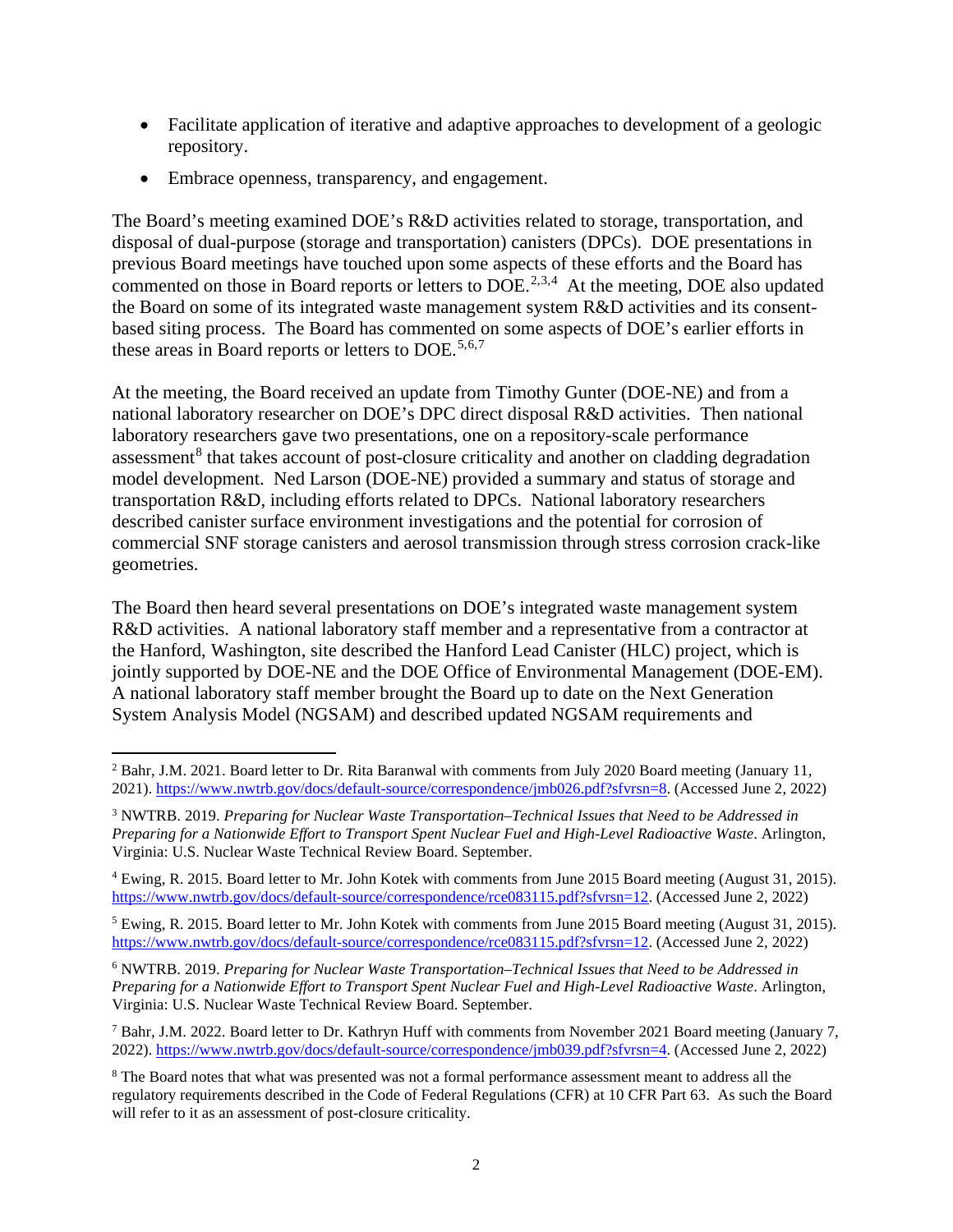enhancements. Erica Bickford (DOE-NE) updated the Board on DOE's Stakeholder Tool for Assessing Radioactive Transportation (START) and described the current functions and capabilities of START. In the final meeting presentation, Alisa Trunzo (DOE-NE) updated the Board on DOE's current efforts on a consent-based approach to siting federal interim storage facilities. These efforts include a DOE request for information (RFI), for which DOE was still accepting comments, and plans for issuing a funding opportunity for interested groups and communities later this year.

# **Board Observations, Findings, and Recommendations**

After discussing and examining the information presented at the public meeting along with related technical reports, the Board has several observations, findings, and recommendations on DOE's R&D activities and consent-based siting program, which are provided below. The Board notes that the meeting presentations were informative and addressed many of the questions the Board posed in the meeting agenda.

# *DOE's DPC Direct Disposal R&D Activities*

# Alternatives for disposal of commercial SNF

Since 2013, DOE has funded a DPC direct disposal R&D program that has focused on determining the technical feasibility of the safe, cost-effective, licensed, direct disposal (without removing and repackaging the SNF assemblies but including placing the DPC in a disposal overpack) of commercial SNF packages used by electric utilities operating nuclear power plants. A fundamental decision that will need to be made is whether to accept loaded DPCs into an integrated waste management system instead of accepting SNF assemblies.<sup>[9](#page-2-0)</sup> The Board has noted that decisions in the near term on the disposability of SNF in DPCs and on the direction of the nation's geologic disposal program are needed because their interdependence will shape waste management and disposal activities over many years.<sup>[10](#page-2-1)</sup>

The Board observes that a decision on disposability of SNF in DPCs would substantially impact how SNF is stored, transported, and disposed of, and may require interim storage of SNF for many decades to hundreds of years, depending on the availability of a repository that can accept DPCs. The Board has described how the complex structure of responsibilities and stakeholders presents challenges to DOE in executing a nuclear waste management program.<sup>11</sup> The Board notes that, as DOE pursues federal interim storage facilities using a consent-based approach, newly identified conditions of consent could make DOE's efforts to execute its program more complex. However, we believe a consent-based siting process that is well-conceived and wellexecuted has the potential to greatly increase public trust and confidence in siting efforts.

<span id="page-2-0"></span><sup>&</sup>lt;sup>9 "</sup> ... For example, under the provisions of the Standard Contract, spent nuclear fuel in multi-assembly canisters is not an acceptable waste form, absent a mutually agreed to contract amendment. … ." (Gunter and Freeze, 2022). [https://www.nwtrb.gov/docs/default-source/meetings/2022/march/gunter\\_freeze.pdf?sfvrsn=6.](https://www.nwtrb.gov/docs/default-source/meetings/2022/march/gunter_freeze.pdf?sfvrsn=6) (Accessed June 2, 2022)

<span id="page-2-1"></span><sup>&</sup>lt;sup>10</sup> Bahr, J.M. 2021. Board letter to Dr. Rita Baranwal with comments from July 2020 Board meeting (January 11, 2021). [https://www.nwtrb.gov/docs/default-source/correspondence/jmb026.pdf?sfvrsn=8.](https://www.nwtrb.gov/docs/default-source/correspondence/jmb026.pdf?sfvrsn=8) (Accessed June 2, 2022)

<span id="page-2-2"></span><sup>11</sup> NWTRB. 2021. *Six Overarching Recommendations for How to Move the Nation's Nuclear Waste Management Program Forward*. Arlington, Virginia: U.S. Nuclear Waste Technical Review Board. April.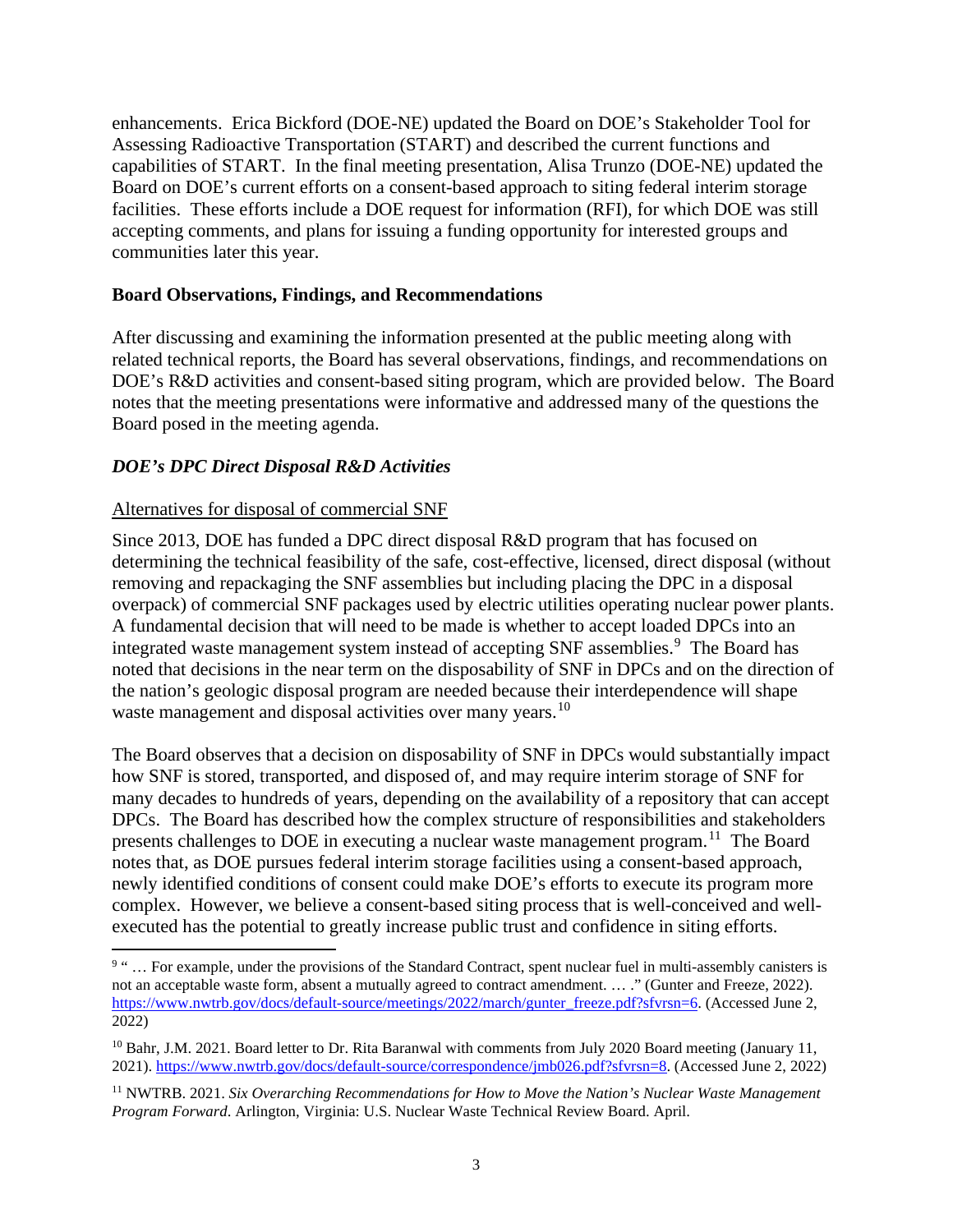Following its July 2020 public meeting, the Board recommended that DOE provide information to decision-makers related to repository design concepts for various host rock types, the timing and rate of DPC disposal, and total system life cycle costs to inform their decisions on the use of DPCs.<sup>12</sup> DOE has completed a comparative cost analysis of SNF management alternatives<sup>[13](#page-3-1)</sup> and has noted that a possible benefit of the direct disposal of DPC option is a lower cumulative worker dose.

• *The Board finds that additional analyses and quantitative information regarding the potential pros and cons of the DPC direct disposal option will be useful to decision-makers.* 

*To provide decision-makers with information about the pros and cons of direct disposal of DPCs versus repackaging of SNF assemblies currently in DPCs, the Board recommends that DOE complete quantitative assessments for both concepts spanning the waste management lifecycle. These assessments should include estimates of costs and radiation doses related to packaging (or repackaging) of SNF, transportation, interim storage, and repository operations, including the ramifications of disposal in alternative geological media.* 

# Independent technical review of the DOE DPC R&D program

As part of its R&D oversight, in 2021, DOE-NE funded an independent technical review (ITR) of its DPC direct disposal R&D program to help guide the future direction of the program. The Board commends DOE for sponsoring the ITR and soliciting feedback on its R&D program. The Board understands that the ITR was an internal (non-public) effort, and the Board appreciates being allowed access to the results of the  $ITR$ .<sup>[14](#page-3-2)</sup> The ITR assessed some of the same R&D topics that were discussed in the Board's Winter Meeting, including cladding degradation modeling and post-closure criticality consequence assessments. The Board recognizes that the scope of these R&D efforts could change as DOE evaluates the results of the ITR and previous Board recommendations.[15](#page-3-3)

In keeping with its mandate to conduct on an ongoing review before decisions are made, the Board held an initial fact-finding meeting with DOE on May 19, 2022 and is planning another fact-finding meeting with DOE to obtain more information on DOE's ITR. In the May 19, 2022, fact-finding meeting the discussion focused on neutronics calculations that affect the assessment of post-closure criticality. The Board plans to discuss further the scope of the ITR, including the criteria used to define "DPC disposability" and "feasibility of disposal." The Board would like to discuss the ITR results and how DOE will use the results to guide its DPC disposability

<span id="page-3-0"></span><sup>&</sup>lt;sup>12</sup> Bahr, J.M. 2021. Board letter to Dr. Rita Baranwal with comments from July 2020 Board meeting (January 11, 2021). [https://www.nwtrb.gov/docs/default-source/correspondence/jmb026.pdf?sfvrsn=8.](https://www.nwtrb.gov/docs/default-source/correspondence/jmb026.pdf?sfvrsn=8) (Accessed June 2, 2022)

<span id="page-3-1"></span><sup>&</sup>lt;sup>13</sup> Freeze, G., E. Bonano, E. Kalinina, J. Meacham, L. Price, P. Swift, A. Alsaed, D. Beckman, and P. Meacham. 2019. *Comparative Cost Analysis of Spent Nuclear Fuel Cost Alternatives*. SAND2019-6999, Revision 1. Albuquerque, New Mexico: Sandia National Laboratories. June.

<span id="page-3-2"></span><sup>&</sup>lt;sup>14</sup> Under the Nuclear Waste Policy Act, as amended, the NWTRB has the authority to request and review DOE draft reports.

<span id="page-3-3"></span><sup>&</sup>lt;sup>15</sup> Bahr, J.M. 2021. Board letter to Dr. Rita Baranwal with comments from July 2020 Board meeting (January 11, 2021). [https://www.nwtrb.gov/docs/default-source/correspondence/jmb026.pdf?sfvrsn=8.](https://www.nwtrb.gov/docs/default-source/correspondence/jmb026.pdf?sfvrsn=8) (Accessed June 2, 2022)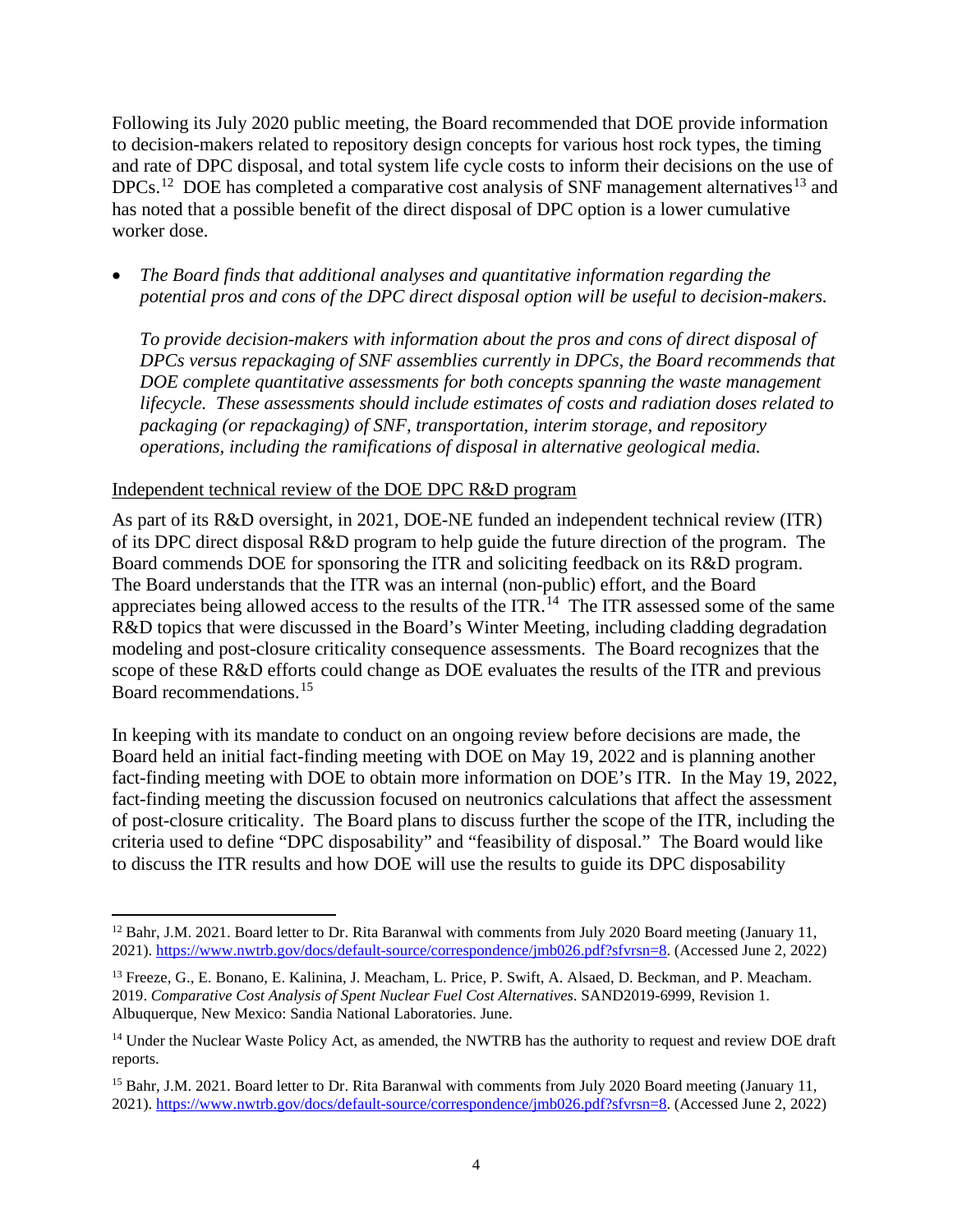studies and its determination of whether direct disposal of DPCs is feasible (or not). The Board appreciates DOE's willingness to discuss these issues in the upcoming fact-finding meeting.

# Assessment of post-closure criticality

DOE is conducting studies on post- closure criticality consequences to assist in assessing the technical feasibility of direct disposal of DPCs loaded with commercial SNF (both currently loaded DPCs and those still to be loaded). Other factors in DOE's assessment of the feasibility of direct disposal of DPCs include challenges associated with thermal management and engineering (weight and size) posed by large DPCs.

The criticality consequence studies involve post-closure repository calculations using the PFLOTRAN model-based Geologic Disposal Safety Assessment Framework coupled with neutronics calculations. Some of the recent criticality studies are still in draft form.<sup>16</sup> The studies do not yet consider the probability for criticality to occur which will be needed to assess risk. To date, all evaluations have been done for pressurized water reactor (PWR) SNF and have not evaluated boiling water reactor (BWR) SNF. DOE continues to make good progress in developing a capability to model the consequences of post-closure criticality. DOE has made improvements in PFLOTRAN, including capabilities to (i) change the radionuclide inventory and thermal output during the simulation, (ii) begin to take account of coupling between neutronics, in-canister thermohydraulic processes, and rates of heat transfer out of the canister, and (iii) take account of thermally induced mineralogic changes in permeability of the bentonite buffer. The Board observes that DOE appears to be building a case that radionuclide releases resulting from a postulated post-closure criticality event (consequences, not weighted by probability to yield risk) will not lead to significant changes in predicted doses (compared to cases with no criticality) for the unsaturated and shale scenarios that were simulated.

The Board notes that, in a comprehensive post-closure criticality assessment, several parameters will have a significant influence on the results. Among those parameters are the properties of the construction material of the outer layer of the waste package (i.e., the disposal overpack) and rate of degradation through the material. These factors will, in turn, determine when canister degradation could occur allowing water infiltration, and then, potentially, criticality. However, DOE has not yet included consideration of these parameters in its post-closure criticality assessments. The Board observes that other countries, such as Finland and Sweden, are employing waste packages that include a copper-based outer layer for waste disposal in crystalline rock repositories that are claimed to be long-lived. The Board notes that if DOE takes account of likely waste package materials and degradation rates for crystalline, argillite, and salt disposal concepts in its assessment of post-closure criticality, its assessment of the technical feasibility of the direct disposal of DPCs would be better informed and future R&D efforts better focused.

If DOE decides to continue criticality consequence studies without simultaneously considering the probability for criticality to occur, then the Board notes that DOE will need to consider the following questions and issues. First, how does criticality affect the performance of engineered

<span id="page-4-0"></span><sup>&</sup>lt;sup>16</sup> The Board reviewed a draft report that formed the basis of the March meeting presentation on the repository-scale assessment incorporating post-closure criticality.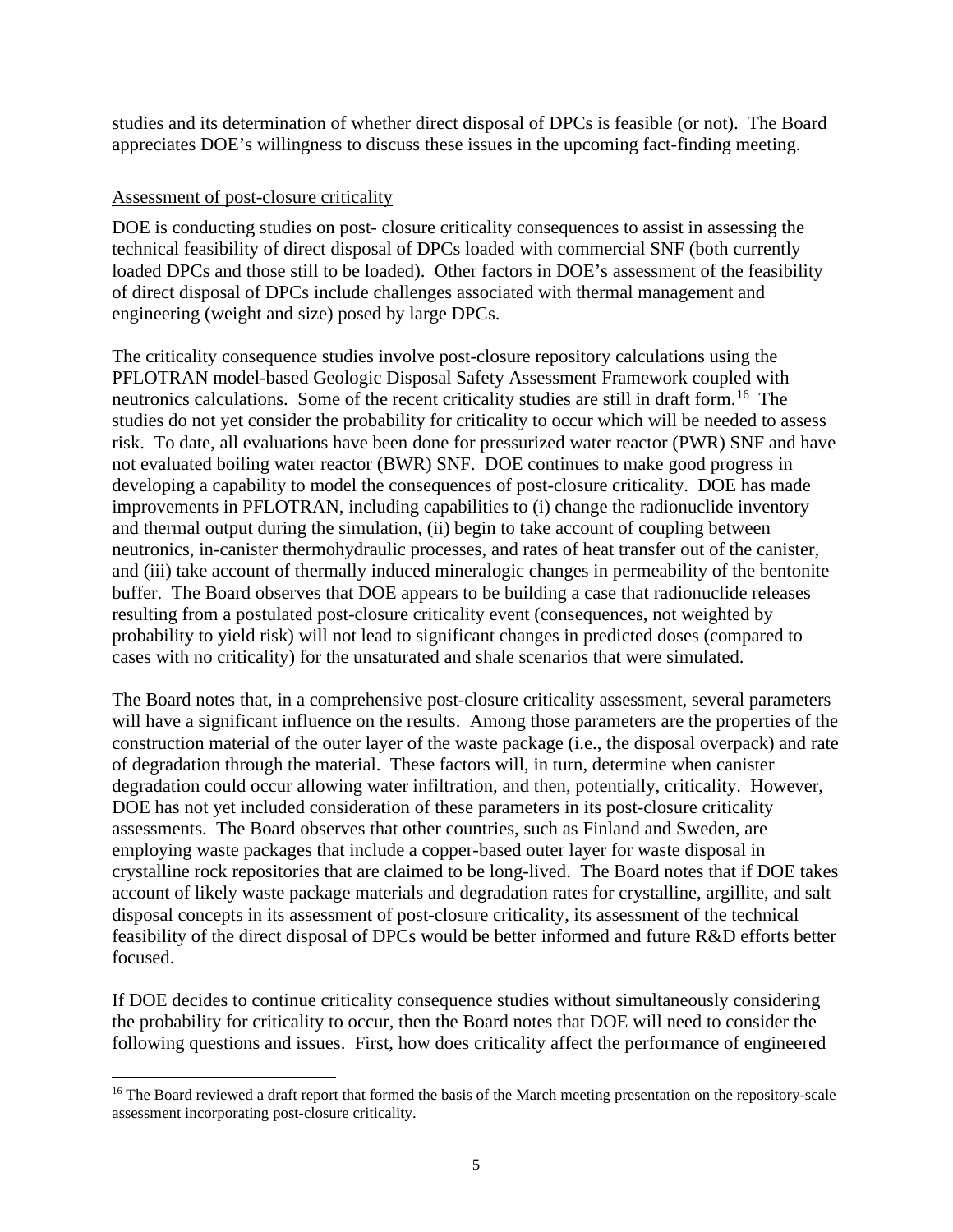barriers and host rock, particularly in environments such as a crystalline repository under saturated conditions, which has yet to be evaluated? Second, does the range of infiltration rates DOE used for the unsaturated scenario, while reasonable for a site such as Yucca Mountain, capture the full range of plausible infiltration rates for other settings where there also could be a thick unsaturated zone? The Board encourages DOE to focus more on the effects of criticality events (transient and steady-state) on engineered material (e.g., waste package, bentonite buffer) properties, and on the processes that could lead to permanent termination of a criticality event, as well as the items the Board has previously identified.<sup>17</sup> As part of that effort, DOE will need to consider several neutronics-related issues including use of and validation of RAZERBACK and S3K, assessment of higher enrichments associated with HALEU,<sup>[18](#page-5-1)</sup> and the impacts of BWR fuel on the potential consequences of criticality events. The planned evaluations for BWR SNF are important given the difference in water to uranium volume ratios and presence of water rods, water crosses, and part length fuel rods as compared to PWR SNF. Note that an alternative approach to assessing the risks from post-closure criticality may be to determine that the probability for criticality to occur is sufficiently small so that a detailed consequence assessment is not needed. [19](#page-5-2)

#### SNF cladding degradation modeling

The Board appreciates the thorough presentation that summarized the consideration of SNF cladding in domestic and foreign repository programs. The Board commends DOE for completing the comprehensive, non-site-specific repository review and update of the features, events, and processes that could affect SNF cladding degradation. Degradation of cladding, SNF assembly hardware (e.g., grid spacers), and baskets within a DPC will affect the potential for criticality. Results from short-term testing<sup>[20](#page-5-3)</sup> suggest that the grid spacers would degrade faster than cladding. DOE recognizes that partial grid collapse may occur for horizontally emplaced DPCs, which could permanently terminate criticality. The Board observes that this partial grid collapse scenario deserves attention because it could reduce the probability of criticality, but additional knowledge of grid material properties and stresses may be needed. To be noted is that BWR SNF is normally stored with the channel box in place, so the consequences of basket and grid spacer degradations may differ from that of PWR SNF. DOE is planning long-term cladding corrosion testing to validate extrapolations from short-term tests. The Board notes that efforts to refine cladding degradation modeling as part of the DPC direct disposal R&D effort will be influenced by DOE's decision on its overall approach for disposal criticality. These issues, as well as many of the topics mentioned above, will be influenced by DOE's

<span id="page-5-0"></span><sup>&</sup>lt;sup>17</sup> Bahr, J.M. 2021. Board letter to Dr. Rita Baranwal with comments from July 2020 Board meeting (January 11, 2021). [https://www.nwtrb.gov/docs/default-source/correspondence/jmb026.pdf?sfvrsn=8.](https://www.nwtrb.gov/docs/default-source/correspondence/jmb026.pdf?sfvrsn=8) (Accessed June 2, 2022)

<span id="page-5-1"></span><sup>&</sup>lt;sup>18</sup> HALEU is high-assay, low-enriched uranium, which is uranium that has been enriched so that the concentration of the fissile isotope U-235 is between 5 and 20 percent of the mass of the fuel. This is higher than the 3 to 5 percent U-235 concentration, or "assay," of low-enriched uranium that fuels the existing fleet of light water reactors.

<span id="page-5-2"></span> $19$  Expected average doses for a scenario, such as post-closure criticality, in a probabilistic performance assessment are calculated by multiplying the conditional consequence by the probability (some value less than one) for the scenario to occur.

<span id="page-5-3"></span><sup>20</sup> Hillner, E., D. Franklin and J. Smee. 1998. *The Corrosion of Zircaloy-Clad Fuel Assemblies in a Geologic Repository Environment*. Bettis Atomic Power Laboratory Report WAPD-T-3173.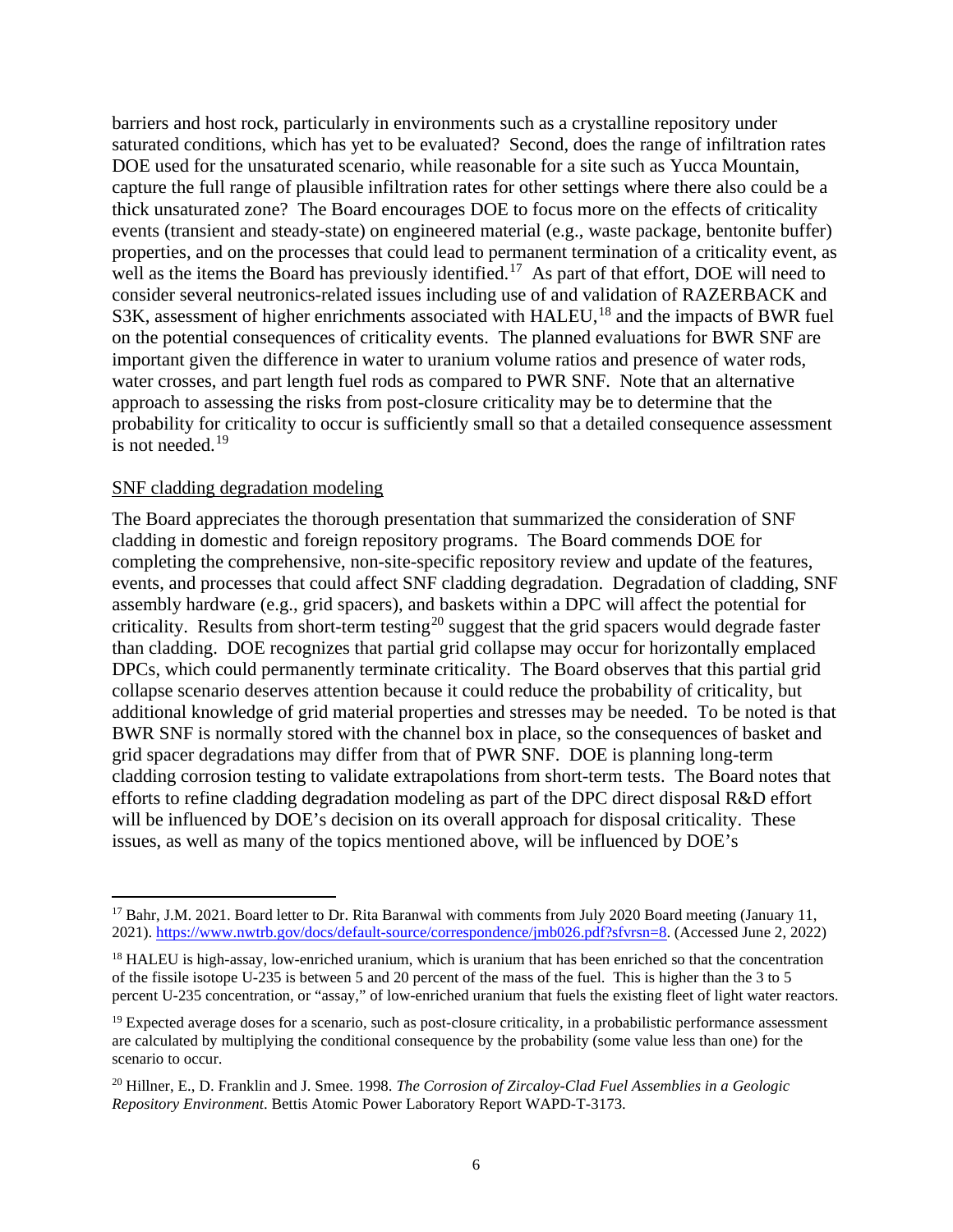consideration and implementation of recommendations made by a DOE-sponsored ITR team that addressed a broad range of issues associated with the DPC direct disposal R&D program.

# *DOE's Storage and Transportation R&D Activities*

DOE's summary presentation on its storage and transportation R&D activities covered the breadth of its R&D program. The Board commends DOE-NE for obtaining commercial DPCs for use in storage and disposal R&D efforts and for planning two full-scale field demonstration studies within its storage and transportation R&D program and its integrated waste management system R&D program.

The Board notes that obtaining and testing high burnup BWR SNF cladding is identified in DOE's storage and transportation R&D 5-year plan and in DOE's gap analysis as an action that is needed to fully "close multiple gaps," including potential cladding degradation due to hydride reorientation.<sup>[21,](#page-6-0)22</sup> DOE still believes that pressurized water reactor PWR data for high-burnup fuels bound BWR behavior.

• *The Board finds that DOE has not yet provided evidence for making this conclusion.* 

For example, the Board recommended "that DOE indicate how its tests [with PWR fuel] and models do or do not apply to the broad range of high burnup fuel types and storage and transportation system designs for which information is still needed and take steps to meet those remaining technical information needs."[23](#page-6-2) The Board is encouraged that DOE is continuing to seek opportunities to do the necessary BWR SNF cladding testing. The Board notes that similar questions of test result applicability are pertinent to newer accident tolerant fuels (ATF) and fuel assemblies containing integral fuel burnable absorbers (IFBA).

• *The Board recommends that DOE either demonstrate that existing data and modeling regarding the behavior of high burnup PWR SNF bound the behavior of BWR and ATF SNF and SNF containing IFBAs or complete the necessary testing and modeling for these fuel types.*

DOE's focus in its transportation R&D activities is on normal conditions of transport. DOE is considering the possibility of conducting a package performance study of an SNF transportation cask to address non-normal conditions of transport (e.g., accidents) and is in the early stages of

<span id="page-6-0"></span><sup>21</sup> Saltzstein, S., B. Hanson, G. Freeze and K. Sorenson. 2020. *Spent Fuel and Waste Science and Technology Storage and Transportation 5-Year R&D Plan*. SAND2020-9310 R. Albuquerque: Sandia National Laboratories. August. This document describes activities whose completion is subject to future funding and DOE does not intend to update the plan.

<span id="page-6-1"></span><sup>22</sup> Teague, M., S. Saltzstein, B. Hanson, K. Sorenson, and G. Freeze. 2019. *Gap Analysis to Guide DOE R&D in Supporting Extended Storage and Transportation of Spent Nuclear Fuel: An FY2019 Assessment*. SAND2019- 15479R. Albuquerque: Sandia National Laboratories. December. This document serves as the technical guidance for planned work and is updated.

<span id="page-6-2"></span><sup>23</sup> NWTRB. 2021. *Evaluation of the Department of Energy's Research Program to Examine the Performance of Commercial High Burnup Spent Nuclear Fuel During Extended Storage and Transportation*. Arlington, Virginia: U.S. Nuclear Waste Technical Review Board. July.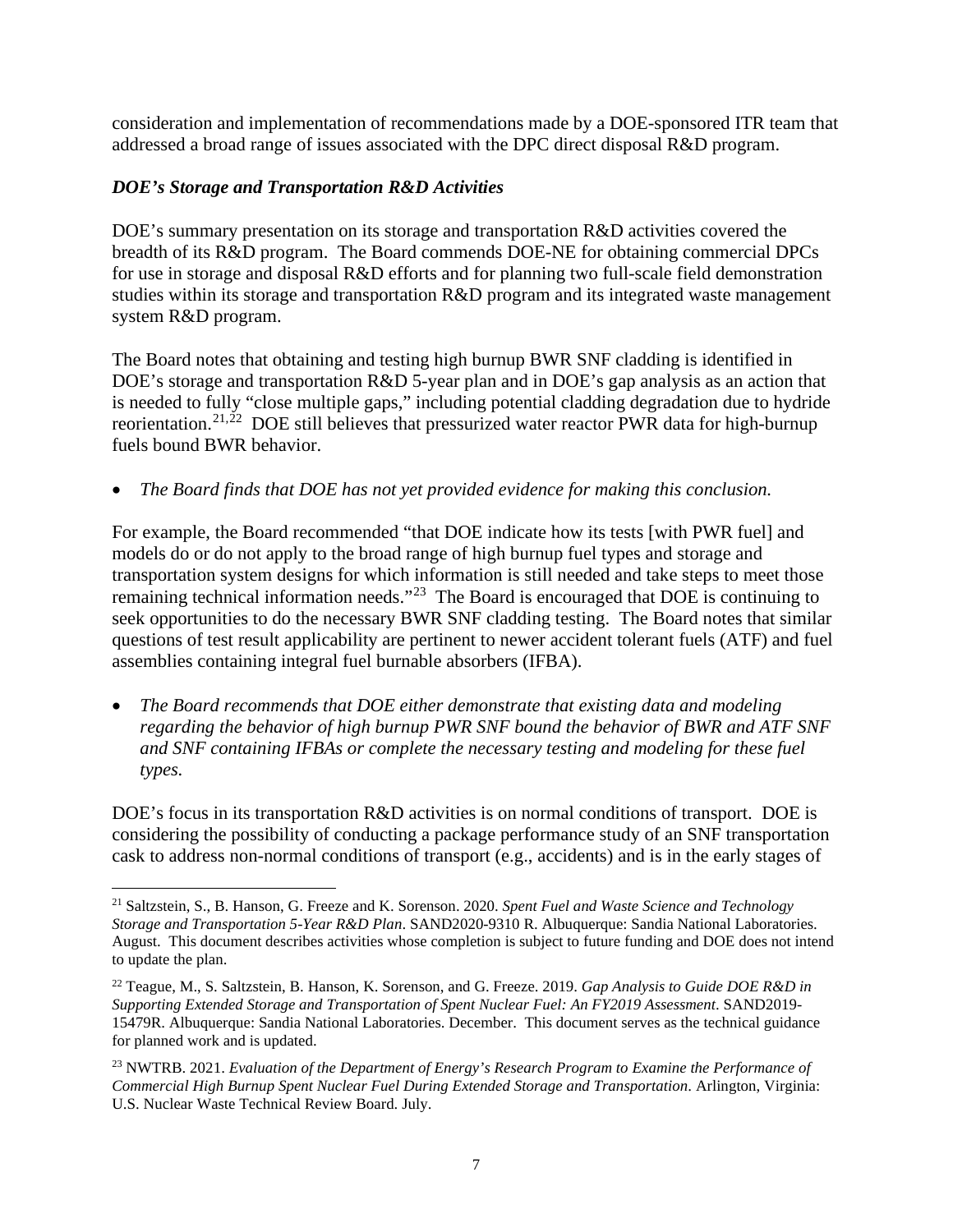developing a test plan. Like its successful multi-modal transportation test that addressed normal conditions of transport, DOE anticipates that surrogate fuel assemblies would be instrumented and placed inside a cask during testing. This would allow for the evaluation of both the cask and its internal contents under non-normal conditions of transport. The Board notes that DOE reviewed earlier full-scale accident testing efforts including the U.S. Nuclear Regulatory Commission (NRC)-sponsored package performance study. The NRC study included an opportunity for public comment on the draft protocols.<sup>[24](#page-7-0)</sup> The Board commends DOE for considering anew the need and scope of a package performance study that assesses the performance of both the cask and cask contents, particularly considering extended aging affects, and encourages DOE to engage early with stakeholders in developing the plan.

DOE is conducting a comprehensive array of R&D activities that are addressing the technical issues related to the timing and conditions of occurrence of, and the risk of canister penetration from, chloride-induced stress corrosion cracking (CISCC) of welded stainless-steel dry-storage canisters during extended storage of SNF. The focused research on CISCC conducted under the storage and transportation R&D program includes:

- Defining the canister surface environment through thermodynamic modeling, independent spent fuel storage installation site sampling, a field demonstration study of horizontally stored canisters, and laboratory experiments.
- Determining canister degradation rates through corrosion experiments and modeling, pitto-crack transition studies, and crack growth rate measurements.

These studies are complemented by development and evaluation of methods to mitigate and repair canister degradation. The Board commends DOE for the R&D work it is conducting on CISCC and encourages DOE to continue its R&D efforts on this technical issue. The Board notes one additional area that deserves focus.

• *The Board finds that DOE has not fully considered whether a different localized corrosion mechanism such as crevice corrosion could be a precursor process for initiation of CISCC in addition to pitting corrosion.* 

*As DOE continues to develop the two full-scale canister demonstrations, the Board recommends that DOE consider whether localized corrosion such as crevice corrosion could be a precursor to CISCC and determine how that precursor mechanism could be assessed in the field demonstrations.* 

DOE-NE is also supporting, under its integrated waste management R&D program, the Hanford Lead Canister (HLC) project and is collaborating with DOE-EM and industry on that test. The Board commends DOE for supporting the HLC project. The project is a positive demonstration of the value of integration efforts across DOE programs, offices, and sites, which the Board previously has recommended to DOE.<sup>[25](#page-7-1)</sup> The HLC project, which is focused on vertically stored

<span id="page-7-0"></span><sup>24</sup> Durbin, S., E. Lindgren, R. Rechard and K. Sorenson. 2014. *Full-Scale Accident Testing in Support of Used Nuclear Fuel Transportation*. SAND2014-17831 R. Albuquerque: Sandia National Laboratories. September.

<span id="page-7-1"></span><sup>25</sup> NWTRB. 2021. *Six Overarching Recommendations for How to Move the Nation's Nuclear Waste Management Program Forward*. Arlington, Virginia: U.S. Nuclear Waste Technical Review Board. April.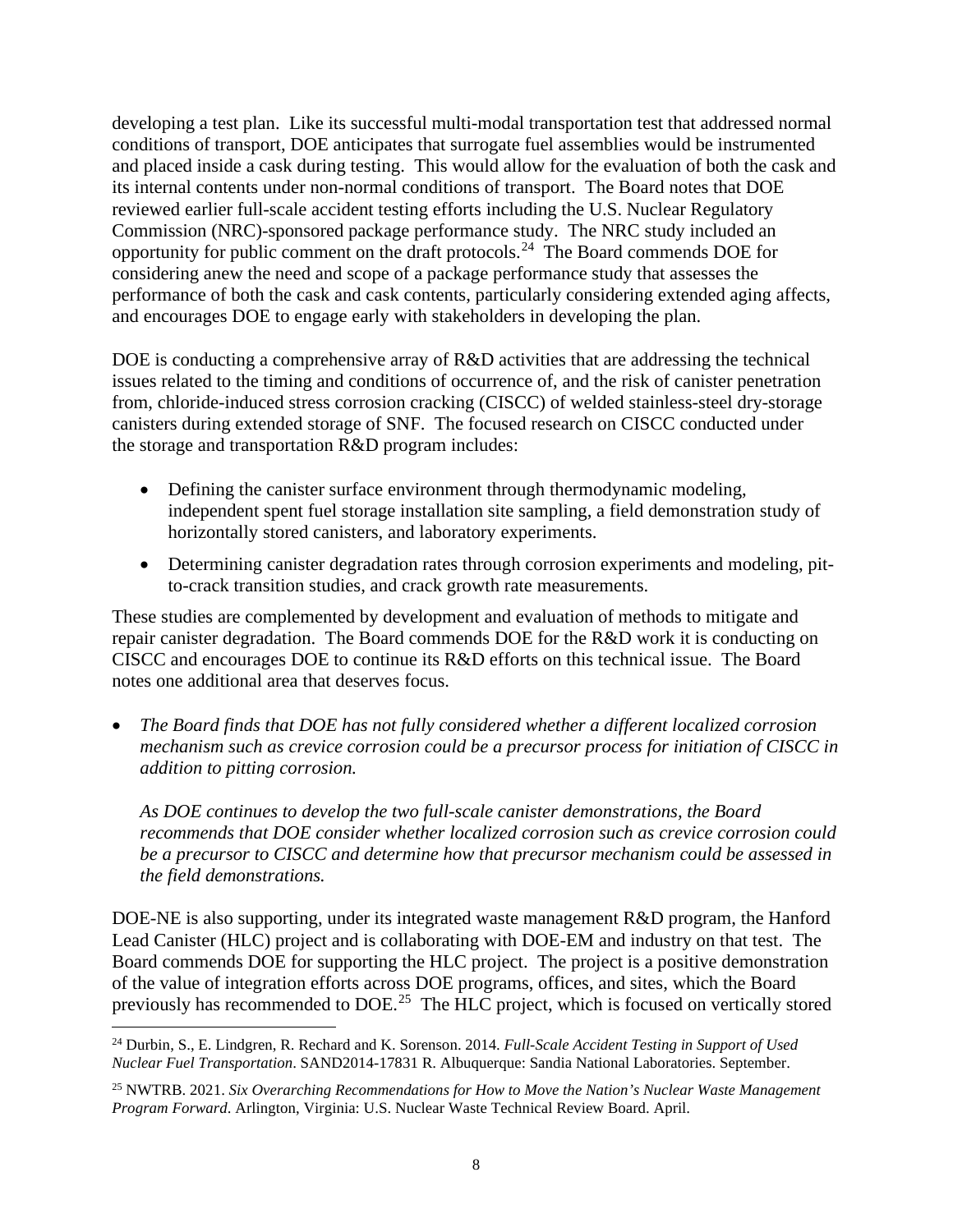canisters, shares common objectives with DOE R&D activities on CISCC of commercial SNF dry-storage canisters. The speakers stated there is broad collaboration between DOE-NE, DOE-EM, and industry, and appear very open to input from researchers on how the HLC project can provide information that is useful to the dry-storage canister community. The Board encourages the HLC project investigators to further their collaboration with other researchers. The HLC project is still at an early stage, with ample opportunity to get input on how it can support research on corrosion mechanisms and sampling and characterizing atmospheric dusts that may deposit on canister surfaces.

The Board observes that there may be opportunities to incorporate monitoring and inspection results to inform HLC efforts. The Board encourages DOE to use monitoring and inspection results from other aging management efforts such as those at the Hanford 200 Area Interim Storage Area and at the Columbia Generating Station to inform development of the HLC test plan.

DOE is conducting R&D on aerosol transmission through machined microchannels that are early surrogates for stress corrosion cracks. The speaker indicated that in the next steps in the testing, they want to introduce more features that are prototypic of stress corrosion cracks. The Board agrees that refinements are needed. For example, if more prototypic stress corrosion crack geometries are used, the rates of depressurization and clogging (plugging) of a crack due to deposition of aerosol particles are likely to differ from what is now being measured. In particular, the crack geometry at the time of initial thru-wall crack penetration may lead to depressurization with effective filtering of aerosol size particles, thereby minimizing subsequent particle release due to prior depressurization as the crack enlarges. Also, the Board notes that, in the current experiments, multiple parameters that affect flow and transport are varied at the same time, which complicates modeling and interpretation. DOE recognizes these limitations and is preparing for testing of lab-grown corrosion cracks and clean (non-particulate) testing first for independent flow characterization before testing for particulate transmission. Eventually, the experimental data and modeling outputs on aerosol transmission will be used as input to consequence (dose) calculations for a postulated SNF canister breach.

The Board is encouraged by DOE's initial efforts and notes that DOE has described several potential refinements to the testing in its storage and transportation 5-year R&D plan.<sup>[26](#page-8-0)</sup> In the storage and transportation 5-year R&D plan DOE listed the following improvements:

- "Via the sibling pin [high burnup PWR SNF] testing program, obtain the particle size distribution of fuel and aerosols released in different scenarios (e.g., burst vs. impact) and apply this distribution to the testing and modeling."
- "Measure aerosol release and depletion in environments characteristic of dry storage."

The Board agrees with these potential refinements. The Board notes that the overall risk of SNF canister degradation is best informed by combining the results of a realistic assessment of the

<span id="page-8-0"></span><sup>26</sup> Saltzstein, S., B. Hanson, G. Freeze and K. Sorenson. 2020. *Spent Fuel and Waste Science and Technology Storage and Transportation 5-Year R&D Plan*. SAND2020-9310 R. Albuquerque: Sandia National Laboratories. August.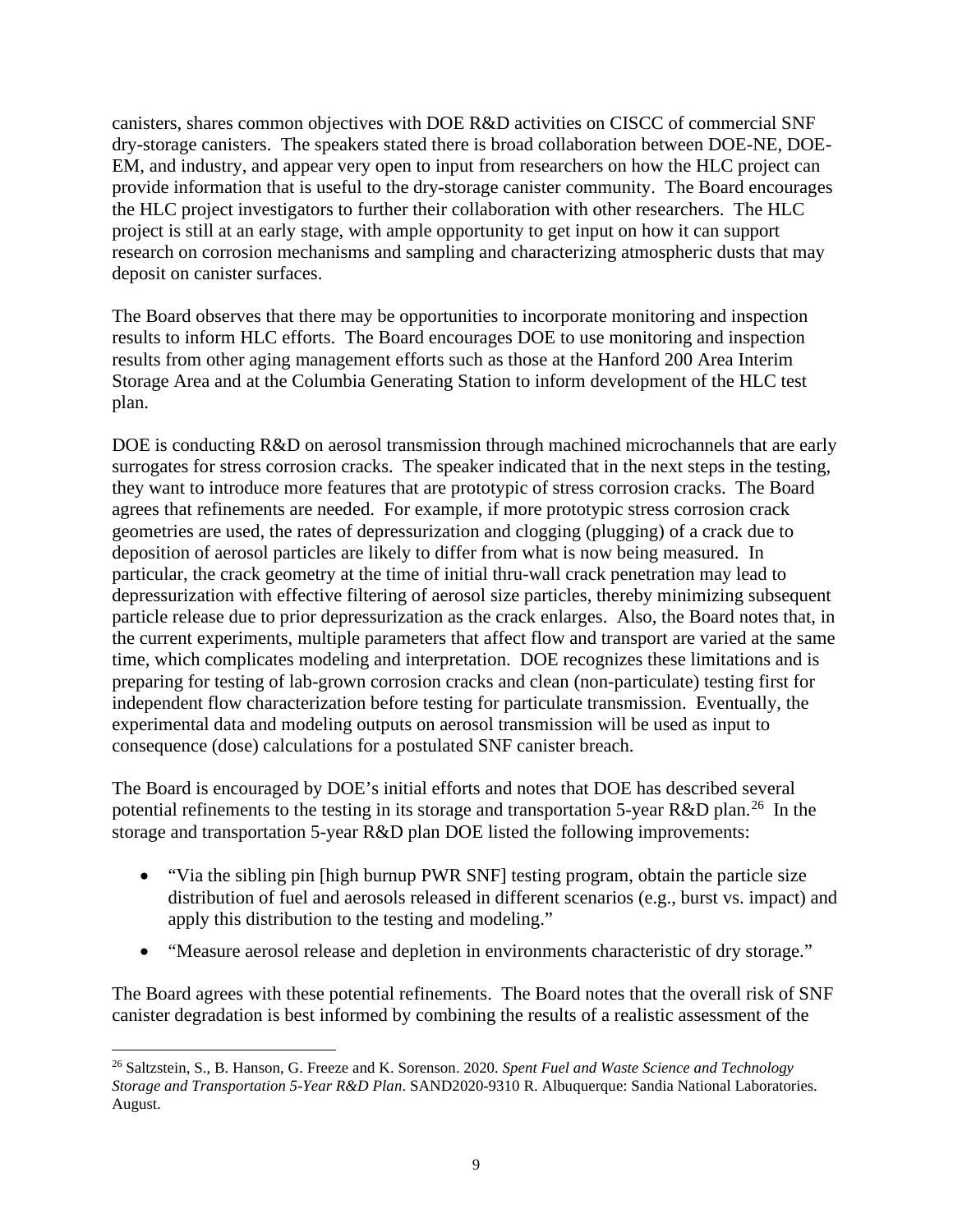consequences of canister penetration from degradation with the results of a more thorough assessment of the probability of breaching an SNF dry cask storage system. Prior scoping probabilistic risk assessments of dry casks<sup>[27,](#page-9-0)[28](#page-9-1)</sup> that describe the logic used and events that lead to radiologic release during storage can guide DOE to better define the processes and event sequences that are needed for a realistic assessment of the consequences of canister degradation.

• *As DOE conducts R&D to support its consequence assessment of canister failure, the Board recommends that DOE complete refinements that it has described for its aerosol transmission experiments, including conducting some experiments using a single effect approach to facilitate easier model development, validation, and interpretation of results. In the near-term, DOE should clearly define the events and processes that affect aerosol generation within a sealed cask that can lead to potential aerosol transmission when a crack forms to subsequently guide the R&D needed to realistically assess the consequence of a canister failure.* 

# *DOE's Integrated Waste Management R&D Activities – System Tools*

DOE-NE has developed several decision-support tools, including NGSAM and START, to assist in developing and managing an integrated waste management system. NGSAM is an agentbased discrete event simulation tool designed for modeling the evolution and fate of SNF from its site of origin at a nuclear power plant to a disposal site. START is a web-based application that utilizes geographic information systems technology to represent transportation network operations as well as proximate features, such as tribal lands, emergency response capability, schools and environmentally sensitive areas.

The NGSAM tool allows analysts to add, remove, and modify model logic and analyze a wide range of integrated waste management system configurations, approaches, and scenarios. NGSAM reference data are obtained from the Used Nuclear Fuel–Storage, Transportation & Disposal Analysis Resource and Data System (UNF-ST&DARDS), another DOE-NE funded system tool, and the DOE Spent Fuel Database, which is funded by DOE-EM and is the definitive database for DOE SNF quantities and characteristics.

The Board commends DOE for advancing development of NGSAM and adding the capability to model DOE SNF at an individual fuel element level, and HLW. NGSAM analyses of packaging scenarios of the numerous types of DOE SNF at Idaho National Laboratory, which will require four different waste packages and eight internal basket configurations,  $^{29}$  $^{29}$  $^{29}$  could provide additional insights about packaging DOE SNF in multi-purpose canisters to meet a 2035 deadline to remove SNF from Idaho. Expanded NGSAM capabilities for analyzing repository operations could provide insights to help DOE-NE better understand how repository operations, including

<span id="page-9-0"></span><sup>27</sup> U.S. Nuclear Regulatory Commission. 2007. *A Pilot Probabilistic Risk Assessment of a Dry Cask Storage System at a Nuclear Power Plant*. NUREG-1864. Washington D.C. March.

<span id="page-9-1"></span><sup>28</sup> EPRI. 2004. *Probabilistic Risk Assessment (PRA) of Bolted Storage Casks Updated Quantification and Analysis Report*. Technical Report 1009691. Palo Alto: Electric Power Research Institute. December.

<span id="page-9-2"></span><sup>29</sup> NWTRB. 2017. *Management and Disposal of US Department of Energy Spent Nuclear Fuel*. Arlington, Virginia: U.S. Nuclear Waste Technical Review Board. December.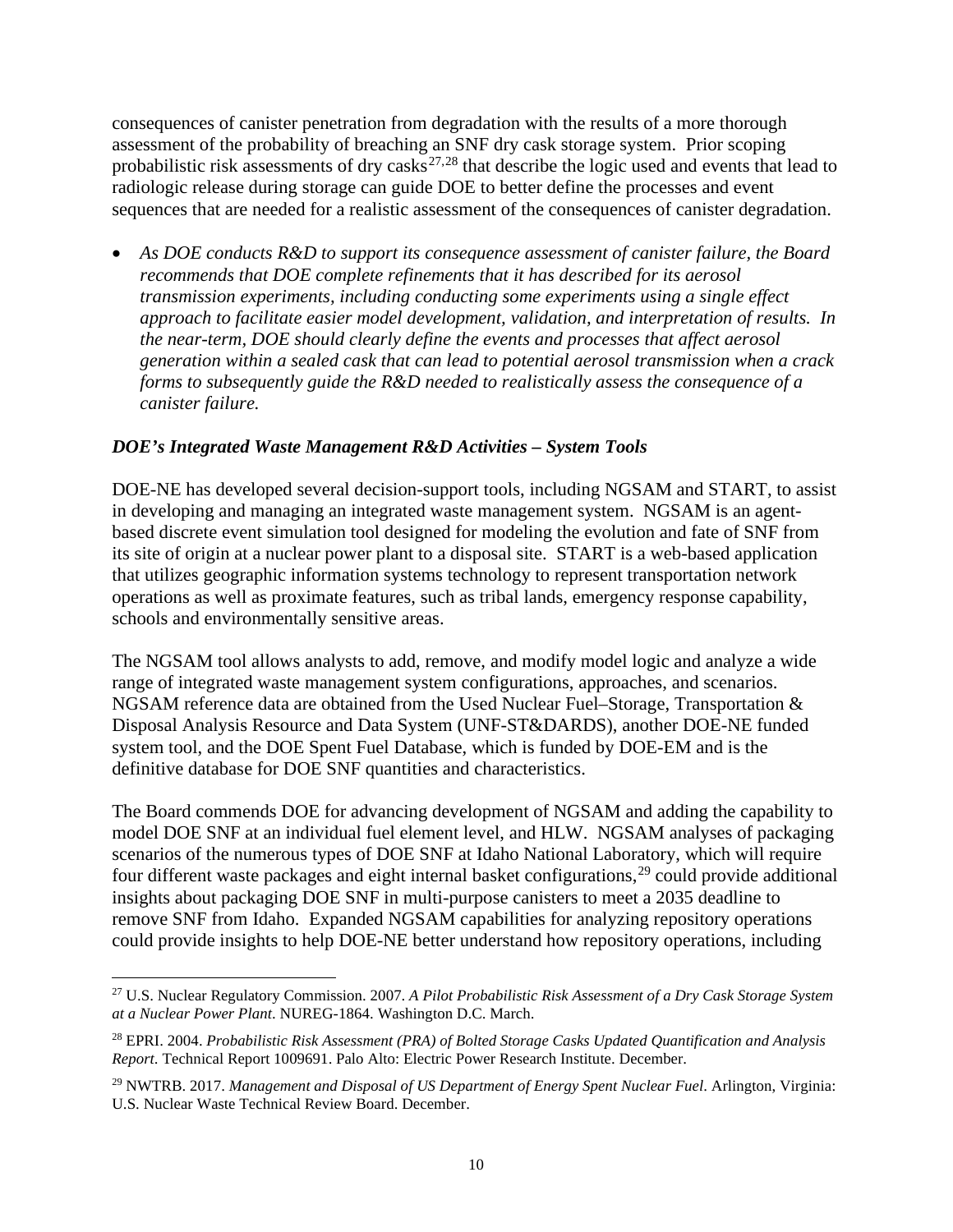the rates of waste handling and emplacement, could impact overall waste management system operations and costs. DOE has focused on developing NGSAM capabilities, such as the capability to model individual elements of DOE SNF, but less so on NGSAM analyses and evaluations of various packaging/repackaging options, such as direct disposal of DPCs. While DOE has examined some cases which compared repackaging all DPCs to scenarios where standardized transportation, aging and disposal canisters are introduced in the future, DOE has not directly compared direct disposal of DPCs to repackaging options using NGSAM.

DOE has used outputs from NGSAM in multi-objective evaluation framework (MOEF) analyses. MOEF is a set of capabilities, methods, processes, and tools that provide a means to evaluate alternative scenarios and system architectures for an integrated waste management system where there are multiple conflicting objectives and differing stakeholder perspectives on a proposed waste management system.<sup>[30](#page-10-0)</sup> DOE has supported MOEF analyses in the past and DOE may restart MOEF research depending on funding and program direction. The Board notes that by utilizing appropriate social science/behavioral science/public health expertise, DOE could develop a program that would include input from stakeholders on NGSAM capabilities and waste management scenarios to be analyzed that could inform their participation in a consentbased siting process.

• *The Board finds that there is value in expanding NGSAM capabilities and analyses to more completely address possible integrated waste management systems options and in renewing the development of MOEF as a part of understanding and addressing stakeholder objectives in support of consent-based-siting activities.* 

*The Board recommends that DOE expand NGSAM capabilities and analyses to better address disposal of DPCs, including waste packaging operations and cost requirements, and that it include stakeholders involved in the consent-based siting process to inform NGSAM development and use.*

DOE has made significant advances with the START tool, and DOE's continuous improvement and verification and validation efforts are positive. START includes a considerable amount of information that could be useful in familiarizing and training emergency response personnel for nuclear waste transport (e.g., where Transportation Emergency Preparedness Program trained personnel are located, where fire departments and healthcare facilities are based, sites of potential temporary evacuation or mass care, critical infrastructure locations, etc.). The Board commends DOE for beginning to communicate with and arrange training for local, state, and Tribal groups regarding START. The Board observes that other federal agencies use other transportation planning tools and have information that may allow DOE to gain insights for additional START development. DOE could learn how other agencies incorporate hazards, for example the effects of extreme/seasonal weather and climate change, and whether use of the other transportation tools with relevant stakeholders could inform DOE's outreach efforts with START.

<span id="page-10-0"></span><sup>30</sup> NWTRB. 2019. *Preparing for Nuclear Waste Transportation–Technical Issues that Need to be Addressed in Preparing for a Nationwide Effort to Transport Spent Nuclear Fuel and High-Level Radioactive Waste*. Arlington, Virginia: U.S. Nuclear Waste Technical Review Board. September.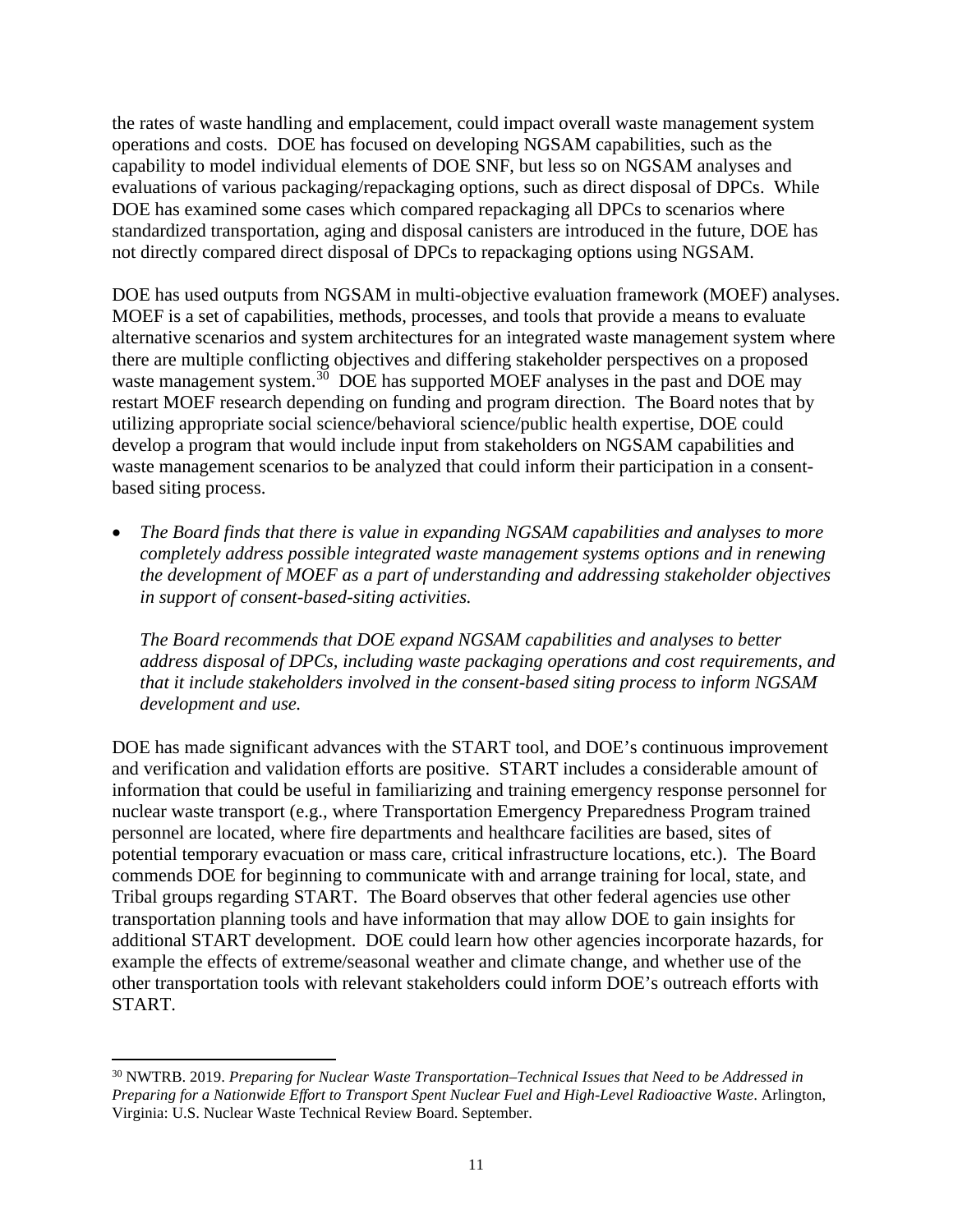• *The Board finds that there are additional opportunities for developing and using START as a training tool and to improve outreach using the knowledge bases of other agencies.*

*The Board recommends that DOE consider how START might be utilized as a resource to familiarize and train emergency response personnel for nuclear waste transport and as a component in tabletop exercises aimed at exploring emergency scenarios. Likewise, the Board recommends that DOE engage with other agencies involved in similar transportation efforts to leverage their experiences and approaches to stakeholder interactions and addressing hazards.*

#### *DOE's Consent-Based Siting Process for Federal Interim Storage Facilities*

The Board again commends DOE for starting a new effort on consent-based siting and for recognizing the crucial importance of effective risk communication, full public engagement, and inclusiveness in the siting process. The Board appreciates the stated commitment to transparency, openness, and effectively engaging stakeholders, including historically underrepresented communities, in any consent-based siting process. At the same time, based upon what the Board heard in the March meeting, the Board notes that DOE already appears to be facing some significant difficulties early in the process. DOE does not appear to have effectively broadened its outreach to engage a larger number and broader range of participants. Although several Tribal organizations are engaged, DOE does not appear to have met its stated aim of tapping perspectives from diverse populations, and from organizations representing minority communities and underserved populations. More efforts to understand past initiatives (e.g., DOE's deep borehole demonstration project that was terminated in 2017) and the details and distinctions of consent-based siting in the international programs, particularly the differences between what is happening on consent-based siting in Sweden and Finland vis-à-vis France and Switzerland<sup>[31](#page-11-0)</sup> could inform DOE's development of its consent-based siting process.

• *The Board finds that there are additional actions that DOE could take to meet its stated commitments, learn from domestic siting experiences and from siting processes in other nations, and strengthen its overall consent-based siting effort.* 

*Although the Board applauds DOE for undertaking significant consent-based siting activities, the Board recommends that DOE significantly strengthen and improve its efforts. A larger and broader range of participants should be engaged, and expanded efforts to include historically underrepresented communities should be undertaken. DOE should also make systematic use of the large body of scientific and technical literature in such fields as the social/behavioral sciences and the public health sciences. By informing all consentbased siting efforts with relevant outside scientific/technical knowledge and expertise on risk communication, risk perception, effective outreach, inclusiveness, and public engagement, DOE can identify ways to engage a broader range of participants, better understand public views and concerns, and improve the overall effectiveness and face validity of its consentbased siting work. The Board also recommends that DOE produce a candid "lessons* 

<span id="page-11-0"></span><sup>&</sup>lt;sup>31</sup> In Finland and Sweden, interim storage and final repositories are in communities where they have nuclear power already. In France and Switzerland, potential repository sites are in locations where there is not anything nuclear in the community.